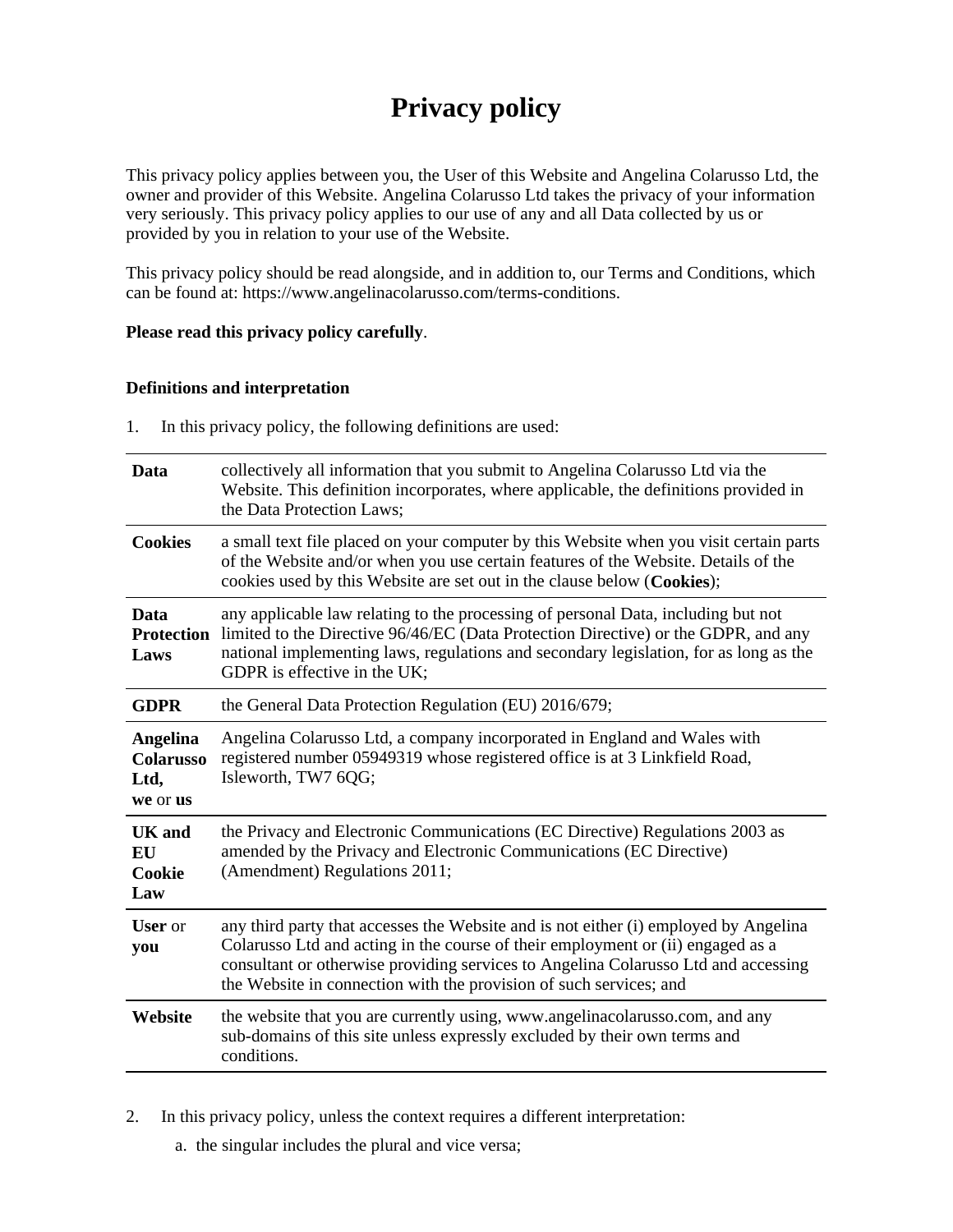- b. references to sub-clauses, clauses, schedules or appendices are to sub-clauses, clauses, schedules or appendices of this privacy policy;
- c. a reference to a person includes firms, companies, government entities, trusts and partnerships;
- d. "including" is understood to mean "including without limitation";
- e. reference to any statutory provision includes any modification or amendment of it;
- f. the headings and sub-headings do not form part of this privacy policy.

# **Scope of this privacy policy**

- 3. This privacy policy applies only to the actions of Angelina Colarusso Ltd and Users with respect to this Website. It does not extend to any websites that can be accessed from this Website including, but not limited to, any links we may provide to social media websites.
- 4. For purposes of the applicable Data Protection Laws, Angelina Colarusso Ltd is the "data controller". This means that Angelina Colarusso Ltd determines the purposes for which, and the manner in which, your Data is processed.

# **Data collected**

- 5. We may collect the following Data, which includes personal Data, from you:
	- a. name;
	- b. contact Information such as email addresses and telephone numbers;

in each case, in accordance with this privacy policy.

#### **How we collect Data**

- 6. We collect Data in the following ways:
	- a. data is given to us by you;
	- b. data is received from other sources; and
	- c. data is collected automatically.

#### **Data that is given to us by you**

- 7. Angelina Colarusso Ltd will collect your Data in a number of ways, for example:
	- a. when you contact us through the Website, by telephone, post, e-mail or through any other means;

in each case, in accordance with this privacy policy.

# **Data that is received from third parties**

- 8. Angelina Colarusso Ltd will receive Data about you from the following third parties:
	- a. Facebook;
	- b. instagram;
	- c. twitter;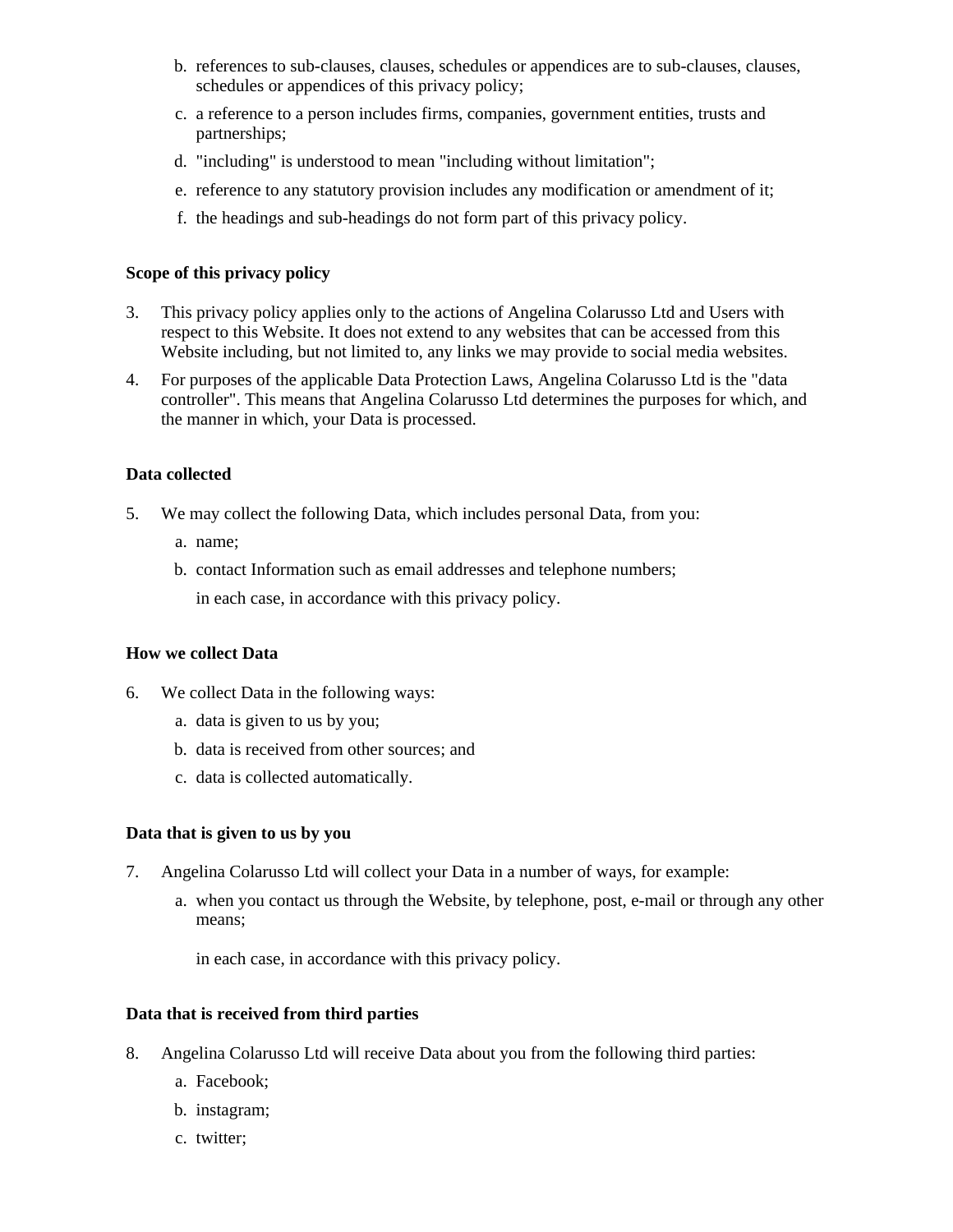d. pinterest;

#### **Data that is collected automatically**

- 9. To the extent that you access the Website, we will collect your Data automatically, for example:
	- a. we automatically collect some information about your visit to the Website. This information helps us to make improvements to Website content and navigation, and includes your IP address, the date, times and frequency with which you access the Website and the way you use and interact with its content.
	- b. we will collect your Data automatically via cookies, in line with the cookie settings on your browser. For more information about cookies, and how we use them on the Website, see the section below, headed "Cookies".

# **Our use of Data**

- 10. Any or all of the above Data may be required by us from time to time in order to provide you with the best possible service and experience when using our Website. Specifically, Data may be used by us for the following reasons:
	- a. internal record keeping;

in each case, in accordance with this privacy policy.

11. We may use your Data for the above purposes if we deem it necessary to do so for our legitimate interests. If you are not satisfied with this, you have the right to object in certain circumstances (see the section headed "Your rights" below).

#### **Who we share Data with**

- 12. We may share your Data with the following groups of people for the following reasons:
	- a. our employees, agents and/or professional advisors to be able to contact the client for appointments and fittings;

in each case, in accordance with this privacy policy.

#### **Keeping Data secure**

- 13. We will use technical and organisational measures to safeguard your Data, for example:
	- a. access to your account is controlled by a password and a user name that is unique to you.
	- b. we store your Data on secure servers.
- 14. Technical and organisational measures include measures to deal with any suspected data breach. If you suspect any misuse or loss or unauthorised access to your Data, please let us know immediately by contacting us via this e-mail address: contact@angelinacolarusso.com.
- 15. If you want detailed information from Get Safe Online on how to protect your information and your computers and devices against fraud, identity theft, viruses and many other online problems, please visit www.getsafeonline.org. Get Safe Online is supported by HM Government and leading businesses.

#### **Data retention**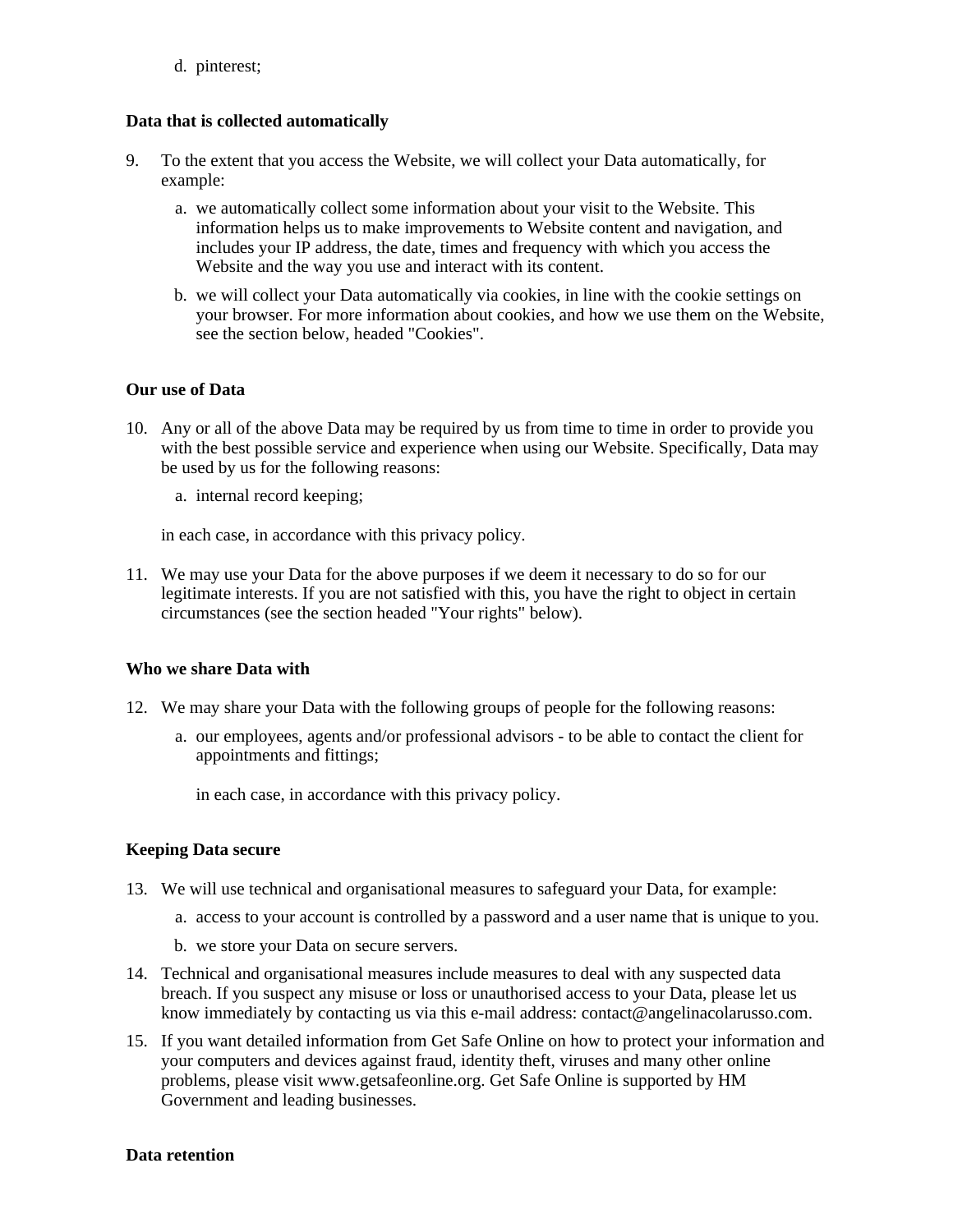- 16. Unless a longer retention period is required or permitted by law, we will only hold your Data on our systems for the period necessary to fulfil the purposes outlined in this privacy policy or until you request that the Data be deleted.
- 17. Even if we delete your Data, it may persist on backup or archival media for legal, tax or regulatory purposes.

# **Your rights**

- 18. You have the following rights in relation to your Data:
	- a. **Right to access** the right to request (i) copies of the information we hold about you at any time, or (ii) that we modify, update or delete such information. If we provide you with access to the information we hold about you, we will not charge you for this, unless your request is "manifestly unfounded or excessive." Where we are legally permitted to do so, we may refuse your request. If we refuse your request, we will tell you the reasons why.
	- b. **Right to correct** the right to have your Data rectified if it is inaccurate or incomplete.
	- c. **Right to erase** the right to request that we delete or remove your Data from our systems.
	- d. **Right to restrict our use of your Data** the right to "block" us from using your Data or limit the way in which we can use it.
	- e. **Right to data portability** the right to request that we move, copy or transfer your Data.
	- f. **Right to object** the right to object to our use of your Data including where we use it for our legitimate interests.
- 19. To make enquiries, exercise any of your rights set out above, or withdraw your consent to the processing of your Data (where consent is our legal basis for processing your Data), please contact us via this e-mail address: contact@angelinacolarusso.com.
- 20. If you are not satisfied with the way a complaint you make in relation to your Data is handled by us, you may be able to refer your complaint to the relevant data protection authority. For the UK, this is the Information Commissioner's Office (ICO). The ICO's contact details can be found on their website at https://ico.org.uk/.
- 21. It is important that the Data we hold about you is accurate and current. Please keep us informed if your Data changes during the period for which we hold it.

#### **Links to other websites**

22. This Website may, from time to time, provide links to other websites. We have no control over such websites and are not responsible for the content of these websites. This privacy policy does not extend to your use of such websites. You are advised to read the privacy policy or statement of other websites prior to using them.

#### **Changes of business ownership and control**

- 23. Angelina Colarusso Ltd may, from time to time, expand or reduce our business and this may involve the sale and/or the transfer of control of all or part of Angelina Colarusso Ltd. Data provided by Users will, where it is relevant to any part of our business so transferred, be transferred along with that part and the new owner or newly controlling party will, under the terms of this privacy policy, be permitted to use the Data for the purposes for which it was originally supplied to us.
- 24. We may also disclose Data to a prospective purchaser of our business or any part of it.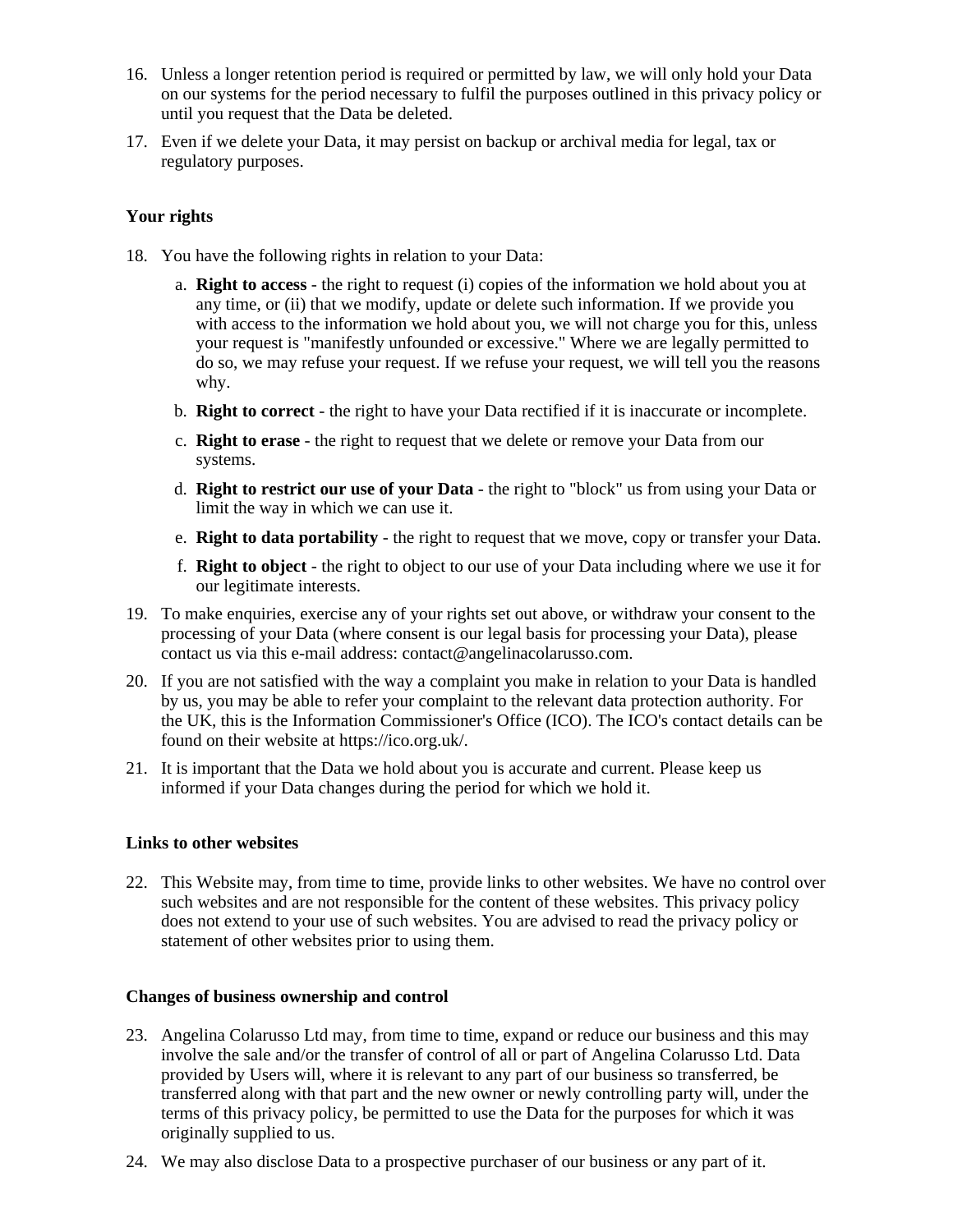25. In the above instances, we will take steps with the aim of ensuring your privacy is protected.

# **Cookies**

- 26. This Website may place and access certain Cookies on your computer. Angelina Colarusso Ltd uses Cookies to improve your experience of using the Website. Angelina Colarusso Ltd has carefully chosen these Cookies and has taken steps to ensure that your privacy is protected and respected at all times.
- 27. All Cookies used by this Website are used in accordance with current UK and EU Cookie Law.
- 28. Before the Website places Cookies on your computer, you will be presented with a message bar requesting your consent to set those Cookies. By giving your consent to the placing of Cookies, you are enabling Angelina Colarusso Ltd to provide a better experience and service to you. You may, if you wish, deny consent to the placing of Cookies; however certain features of the Website may not function fully or as intended.

| <b>Type of Cookie</b>             | <b>Purpose</b>                                                                                                                                                                                                                                                                        |
|-----------------------------------|---------------------------------------------------------------------------------------------------------------------------------------------------------------------------------------------------------------------------------------------------------------------------------------|
| Strictly necessary cookies        | These are cookies that are required for the operation of our<br>website. They include, for example, cookies that enable you to<br>log into secure areas of our website, use a shopping cart or<br>make use of e-billing services.                                                     |
| Analytical/performance<br>cookies | They allow us to recognise and count the number of visitors and<br>to see how visitors move around our website when they are<br>using it. This helps us to improve the way our website works,<br>for example, by ensuring that users are finding what they are<br>looking for easily. |

29. This Website may place the following Cookies:

- 30. You can find a list of Cookies that we use in the Cookies Schedule.
- 31. You can choose to enable or disable Cookies in your internet browser. By default, most internet browsers accept Cookies but this can be changed. For further details, please consult the help menu in your internet browser.
- 32. You can choose to delete Cookies at any time; however you may lose any information that enables you to access the Website more quickly and efficiently including, but not limited to, personalisation settings.
- 33. It is recommended that you ensure that your internet browser is up-to-date and that you consult the help and guidance provided by the developer of your internet browser if you are unsure about adjusting your privacy settings.
- 34. For more information generally on cookies, including how to disable them, please refer to aboutcookies.org. You will also find details on how to delete cookies from your computer.

# **General**

- 35. You may not transfer any of your rights under this privacy policy to any other person. We may transfer our rights under this privacy policy where we reasonably believe your rights will not be affected.
- 36. If any court or competent authority finds that any provision of this privacy policy (or part of any provision) is invalid, illegal or unenforceable, that provision or part-provision will, to the extent required, be deemed to be deleted, and the validity and enforceability of the other provisions of this privacy policy will not be affected.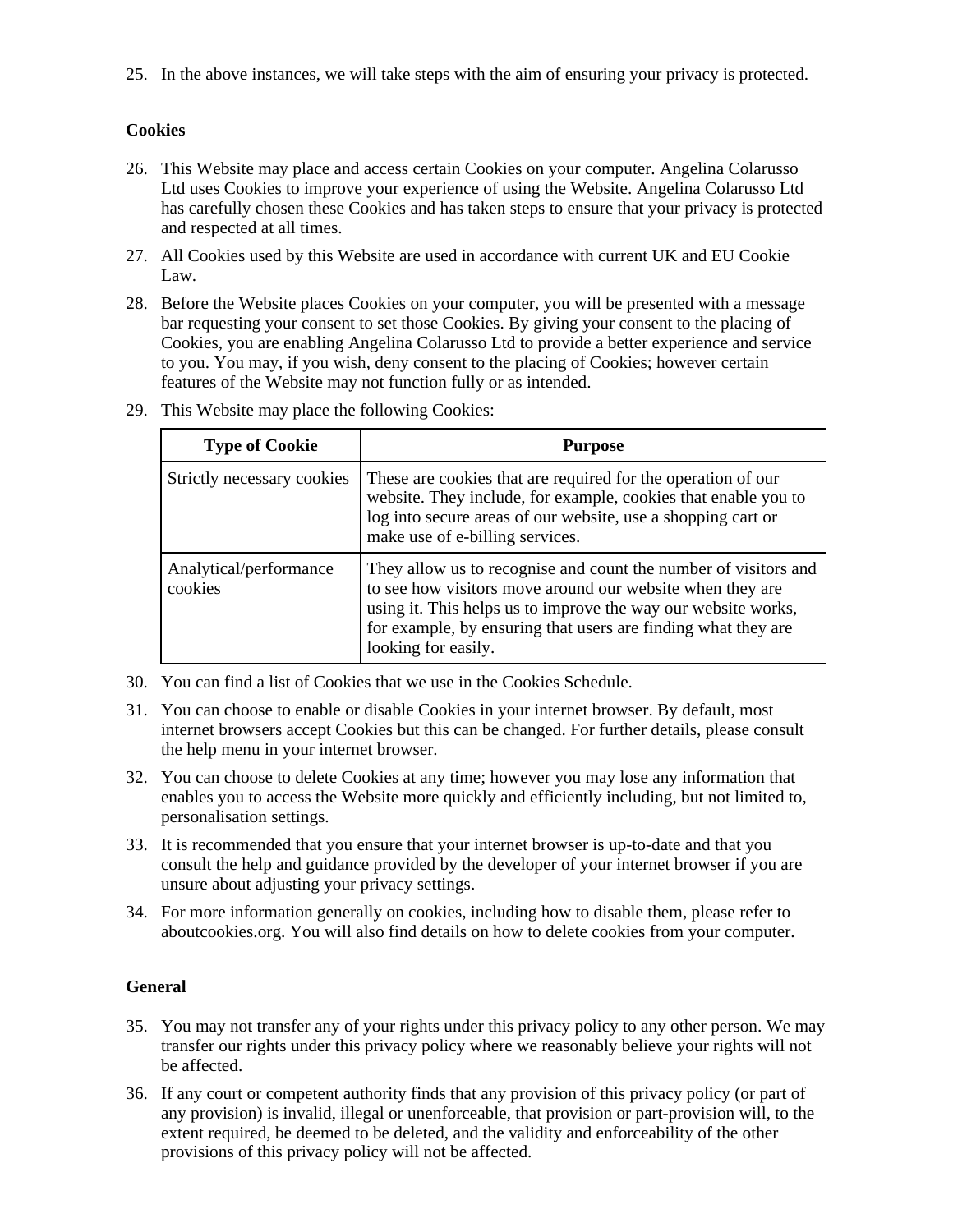- 37. Unless otherwise agreed, no delay, act or omission by a party in exercising any right or remedy will be deemed a waiver of that, or any other, right or remedy.
- 38. This Agreement will be governed by and interpreted according to the law of England and Wales. All disputes arising under the Agreement will be subject to the exclusive jurisdiction of the English and Welsh courts.

#### **Changes to this privacy policy**

39. Angelina Colarusso Ltd reserves the right to change this privacy policy as we may deem necessary from time to time or as may be required by law. Any changes will be immediately posted on the Website and you are deemed to have accepted the terms of the privacy policy on your first use of the Website following the alterations.

You may contact Angelina Colarusso Ltd by email at contact@angelinacolarusso.com.

# **Attribution**

40. This privacy policy was created using a document from [Rocket Lawyer](https://www.rocketlawyer.co.uk/) (https://www.rocketlawyer.co.uk).

# **17 April 2019**